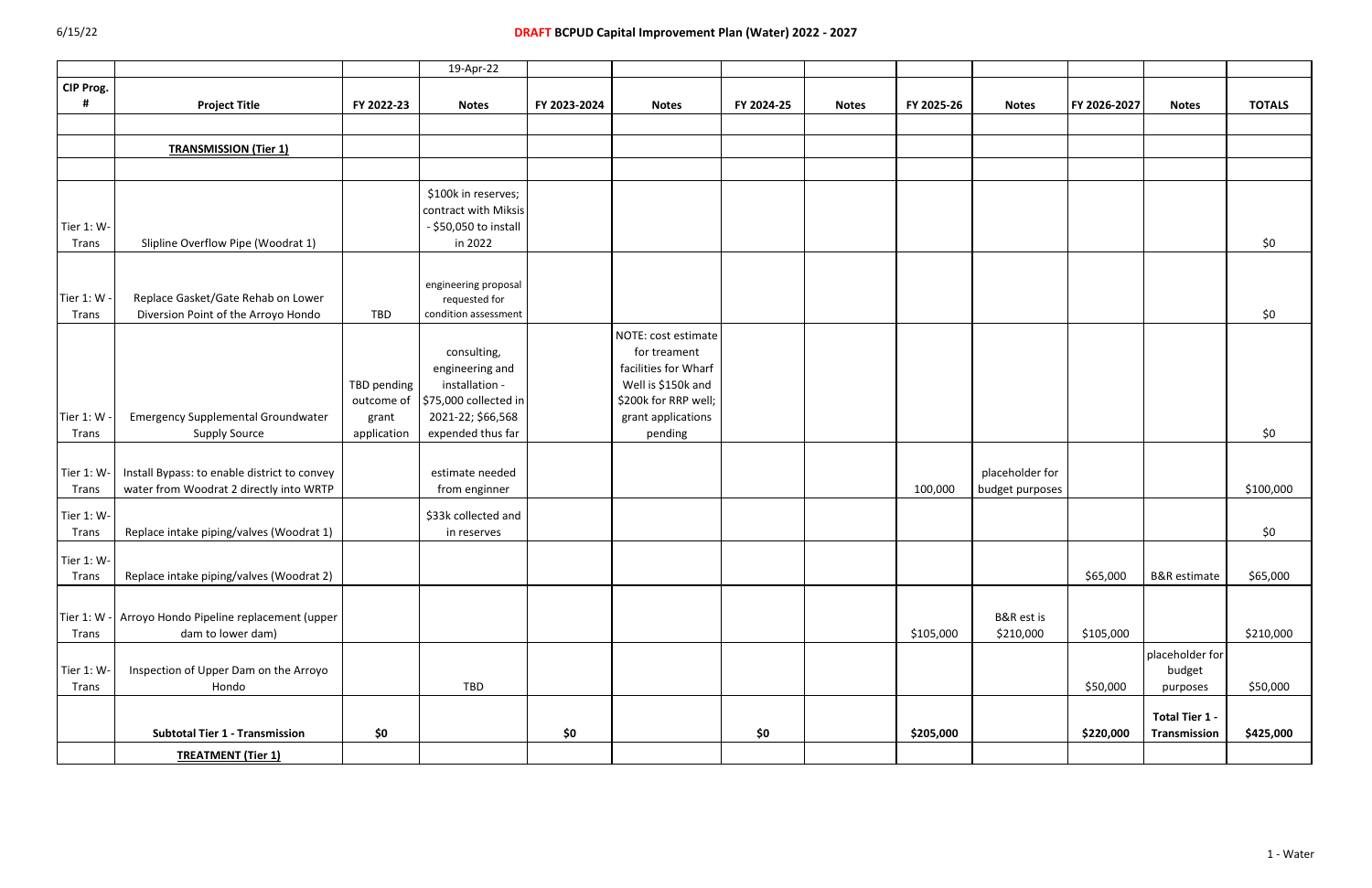| CIP Prog.           |                                                                                             |                                                                                            |                                                                                                            |              |                                                                 |            |                                                                                                                  |             |                           |              |                                    |               |
|---------------------|---------------------------------------------------------------------------------------------|--------------------------------------------------------------------------------------------|------------------------------------------------------------------------------------------------------------|--------------|-----------------------------------------------------------------|------------|------------------------------------------------------------------------------------------------------------------|-------------|---------------------------|--------------|------------------------------------|---------------|
|                     | <b>Project Title</b>                                                                        | FY 2022-23                                                                                 | <b>Notes</b>                                                                                               | FY 2023-2024 | <b>Notes</b>                                                    | FY 2024-25 | <b>Notes</b>                                                                                                     | FY 2025-26  | <b>Notes</b>              | FY 2026-2027 | <b>Notes</b>                       | <b>TOTALS</b> |
| Tier 1: W-<br>Trmt  | <b>Woodrat Reservoir 1 Rehabilitation</b>                                                   |                                                                                            | \$20k collected in FY<br>19-20, \$20 k in FY<br>20-21; \$35k in 2021-<br>22; \$70,913<br>expended thus far |              |                                                                 |            |                                                                                                                  |             |                           |              |                                    | \$0           |
|                     |                                                                                             |                                                                                            |                                                                                                            |              |                                                                 |            |                                                                                                                  |             |                           |              |                                    |               |
| Trmt                | Tier 1: W- SCADA project (pending -- J. Lewis to submit<br>revised proposal)                |                                                                                            |                                                                                                            | \$25,000     | \$25k collected in FY<br>2019-20 (J. Lewis<br>est. is \$40-50k) |            |                                                                                                                  |             |                           |              |                                    | \$25,000      |
| Tier 1:W -          |                                                                                             |                                                                                            |                                                                                                            |              |                                                                 |            | J. Lewis previous<br>estimate is \$70k;<br>not critical, but<br>good idea to<br>reduce wear and<br>tear on other |             |                           |              |                                    |               |
| Trmt                | Install Fifth Filter at Treatment Plant                                                     |                                                                                            |                                                                                                            |              |                                                                 | \$80,000   | filters                                                                                                          |             |                           |              |                                    | \$80,000      |
|                     | <b>Subtotal Tier 1 - Treatment</b>                                                          | \$0                                                                                        |                                                                                                            | \$25,000     |                                                                 | \$80,000   |                                                                                                                  | $\mathbf 0$ |                           | $\mathbf 0$  | Total Tier 1 -<br><b>Treatment</b> | \$105,000     |
|                     | <b>DISTRIBUTION (Tier 1)</b>                                                                |                                                                                            |                                                                                                            |              |                                                                 |            |                                                                                                                  |             |                           |              |                                    |               |
|                     | Fire Hydrant Replacement Program                                                            | \$0                                                                                        | did not yet spend FY<br>2019-20 funds                                                                      | \$0          |                                                                 | \$10,000   | 5 hydrants @\$2k<br>each                                                                                         | \$10,000    | 5 hydrants @ \$2k<br>each | \$10,000     | 5 hydrants @<br>\$2k               | \$30,000      |
| Tier 1: W-<br>Dist  | Engineering for Water Main Replacement<br>Project (steel water main on the Bolinas<br>Mesa) | Proposed as<br><b>Matching Funds</b><br>in Pipeline<br>Replacement<br>Grant<br>application | \$170k collected and<br>in reserves as of<br>6/30/21                                                       |              |                                                                 |            |                                                                                                                  |             |                           |              |                                    | \$0           |
|                     |                                                                                             |                                                                                            |                                                                                                            |              |                                                                 |            |                                                                                                                  |             |                           |              |                                    |               |
| Tier 1: W -<br>Dist | Rehabilitate East Tank                                                                      |                                                                                            | <b>Project Complete</b>                                                                                    |              |                                                                 |            |                                                                                                                  |             |                           |              |                                    | \$0           |
| Tier 1: W -<br>Dist | Rehabilitate West Tank                                                                      | 200,000                                                                                    | \$150k collected in<br>FY 21-22                                                                            | \$250,000    | collect final funds<br>and install project                      |            |                                                                                                                  |             |                           |              |                                    | \$450,000     |
| Tier 1: W-<br>Dist  | Replace discharge piping and valves from<br>East and West Tanks                             |                                                                                            | \$50k collected in<br>FY21-22;<br>engineering<br>proposal is \$29,798                                      |              |                                                                 |            |                                                                                                                  |             |                           |              |                                    | \$0           |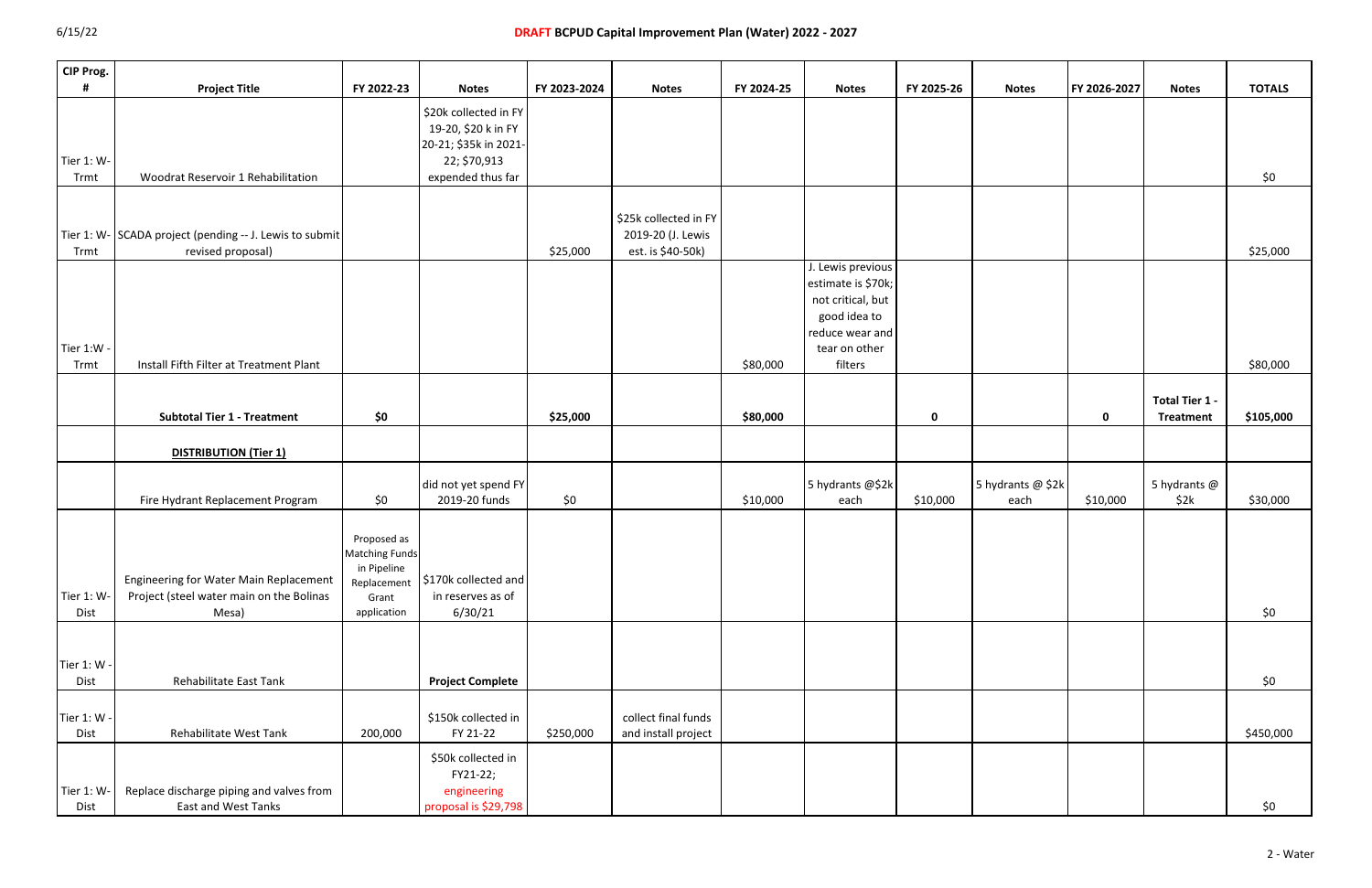| CIP Prog.          |                                                                                                                                                                                     |            |                                                         |              |                                                         |            |                                        |            |                |              |                                       |               |
|--------------------|-------------------------------------------------------------------------------------------------------------------------------------------------------------------------------------|------------|---------------------------------------------------------|--------------|---------------------------------------------------------|------------|----------------------------------------|------------|----------------|--------------|---------------------------------------|---------------|
|                    | <b>Project Title</b>                                                                                                                                                                | FY 2022-23 | <b>Notes</b>                                            | FY 2023-2024 | <b>Notes</b>                                            | FY 2024-25 | <b>Notes</b>                           | FY 2025-26 | <b>Notes</b>   | FY 2026-2027 | <b>Notes</b>                          | <b>TOTALS</b> |
| Tier 1: W-<br>Dist | Replace section of Booster Pump Line from<br>WRTP to Commonweal (approx. 1600 feet<br>of 6" HDPE - thin wall, inappropriate<br>material for high pressure; replace with 4"<br>C900) |            |                                                         |              |                                                         | \$160,000  | staff estimate of<br>\$100/linear foot |            |                |              |                                       | \$160,000     |
|                    |                                                                                                                                                                                     |            |                                                         |              |                                                         |            |                                        |            |                |              |                                       |               |
| Tier 1: W-<br>Dist | <b>Subtotal Tier 1 - Distribution</b>                                                                                                                                               | \$200,000  |                                                         | \$300,000    |                                                         | \$330,000  |                                        | \$10,000   |                | \$10,000     | Total Tier 1 -<br><b>Distribution</b> | \$850,000     |
|                    | <b>TOTAL Tier 1</b>                                                                                                                                                                 | \$200,000  |                                                         | \$300,000    |                                                         | \$330,000  |                                        | \$215,000  |                | \$230,000    | <b>TOTAL TIER 1</b>                   | \$1,275,000   |
|                    |                                                                                                                                                                                     |            |                                                         |              |                                                         |            |                                        |            |                |              |                                       |               |
|                    | <b>TREATMENT (Tier 2)</b>                                                                                                                                                           |            |                                                         |              |                                                         |            |                                        |            |                |              |                                       |               |
| Tier 2: W-<br>Trmt | Replace Windows and Doors at WRTP                                                                                                                                                   |            |                                                         |              |                                                         |            |                                        | \$50,000   | staff estimate |              |                                       | \$50,000      |
|                    |                                                                                                                                                                                     |            |                                                         |              |                                                         |            |                                        |            |                |              |                                       |               |
|                    | <b>DISTRIBUTION (Tier 2)</b>                                                                                                                                                        |            |                                                         |              |                                                         |            |                                        |            |                |              |                                       |               |
|                    | Remote Water Meter Read System (priority<br>in Tier 2 TBD)                                                                                                                          |            |                                                         |              |                                                         | \$80,000   |                                        | \$80,000   |                | \$80,000     |                                       | \$240,000     |
|                    | Water Main Replacement Project - 100<br><b>Block of Cedar Road (Ocean Parkway to</b><br>$Elm) - 4"$                                                                                 | \$102,000  | estimate revised by<br>Stetson per grant<br>application |              |                                                         |            |                                        |            |                |              |                                       | \$102,000     |
| Tier 2: W-<br>Dist | Water Main Replacement Project - 200<br>Block of Fern Road (Elm to Alder) - 4"                                                                                                      | \$108,800  | estimate revised by<br>Stetson per grant<br>application |              |                                                         |            |                                        |            |                |              |                                       | \$108,800     |
| Tier 2: W-<br>Dist | Water Main Replacement Project - 200<br>Block of Cedar Road (Elm to Alder) - 4"                                                                                                     | \$102,000  | estimate revised by<br>Stetson per grant<br>application |              |                                                         |            |                                        |            |                |              |                                       | \$102,000     |
| Tier 2: W-<br>Dist | Water Main Replacement Project - 300<br>Block of Cedar Road (Alder to Larch) - 4"                                                                                                   | \$102,000  | estimate revised by<br>Stetson per grant<br>application |              |                                                         |            |                                        |            |                |              |                                       | \$102,000     |
| Tier 2: W-<br>Dist | Water Main Replacement Project - 400<br>Block of Grove Road (Larch to Poplar) - 2"<br>becomes 4"                                                                                    |            |                                                         | \$123,195    | estimate revised by<br>Stetson per grant<br>application |            |                                        |            |                |              |                                       | \$123,195     |
| Dist               | Water Main Replacement Project - 100<br>Tier 2: W- Block of Birch Road (Ocean Parkway to Elm)<br>$-4"$                                                                              |            |                                                         | \$108,120    | estimate revised by<br>Stetson per grant<br>application |            |                                        |            |                |              |                                       | \$108,120     |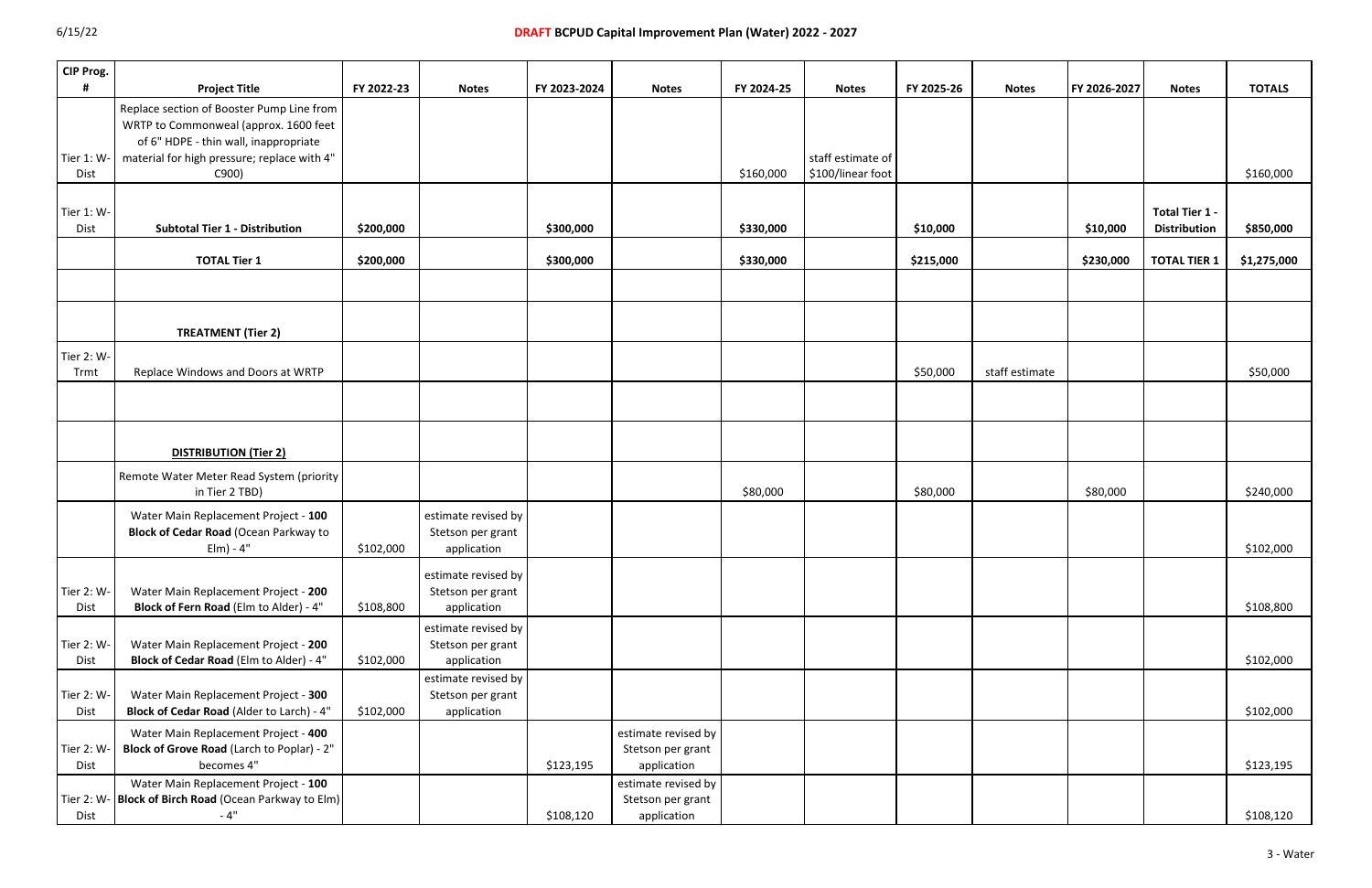| CIP Prog.   |                                                         |            |              |              |                     |            |                   |            |                                          |              |              |               |
|-------------|---------------------------------------------------------|------------|--------------|--------------|---------------------|------------|-------------------|------------|------------------------------------------|--------------|--------------|---------------|
|             | <b>Project Title</b>                                    | FY 2022-23 | <b>Notes</b> | FY 2023-2024 | <b>Notes</b>        | FY 2024-25 | <b>Notes</b>      | FY 2025-26 | <b>Notes</b>                             | FY 2026-2027 | <b>Notes</b> | <b>TOTALS</b> |
|             | Water Main Replacement Project - 300                    |            |              |              | estimate revised by |            |                   |            |                                          |              |              |               |
| Tier 2: W-  | Block of Walnut Road (1/2 block) (Larch to              |            |              |              | Stetson per grant   |            |                   |            |                                          |              |              |               |
| Dist        | 330 and 345 Walnut) - 2" becomes 4"                     |            |              | \$50,740     | application         |            |                   |            |                                          |              |              | \$50,740      |
|             | Water Main Replacement Project - 400                    |            |              |              | estimate revised by |            |                   |            |                                          |              |              |               |
| Tier 2:W-   | Block of Walnut (Larch - Poplar) - 2"                   |            |              |              | Stetson per grant   |            |                   |            |                                          |              |              |               |
| <b>Dist</b> | becomes 4"                                              |            |              | \$103,015    | application         |            |                   |            |                                          |              |              | \$103,015     |
|             | Water Main Replacement Project - 400                    |            |              |              | estimate revised by |            |                   |            |                                          |              |              |               |
| Tier 2: W-  | Block of Fern (Larch - Poplar) - 2" becomes             |            |              |              | Stetson per grant   |            |                   |            |                                          |              |              |               |
| <b>Dist</b> | 4"                                                      |            |              | \$108,800    | application         |            |                   |            |                                          |              |              | \$108,800     |
|             |                                                         |            |              |              | estimate revised by |            |                   |            |                                          |              |              |               |
| Tier 2: W-  | Water Main Replacement Project - 200                    |            |              |              | Stetson per grant   |            |                   |            |                                          |              |              |               |
| Dist        | Block of Hawthorne Road (Elm to Alder) - 4"             |            |              | 124,150      | application         |            |                   |            |                                          |              |              | \$124,150     |
|             | Water Main Replacement Project - 300                    |            |              |              |                     |            | estimate revised  |            |                                          |              |              |               |
|             | Tier 2: W-   Block of Hawthorne Road (Alder to Larch) - |            |              |              |                     |            | by Stetson per    |            |                                          |              |              |               |
| <b>Dist</b> |                                                         |            |              |              |                     | \$124,150  | grant application |            |                                          |              |              | \$124,150     |
|             | Water Main Replacement Project - 200                    |            |              |              |                     |            | estimate revised  |            |                                          |              |              |               |
| Tier 2: W-  | Block of Grove Road (Elm to Alder) - 2"                 |            |              |              |                     |            | by Stetson per    |            |                                          |              |              |               |
| <b>Dist</b> | becomes 4"                                              |            |              |              |                     | \$123,195  | grant application |            |                                          |              |              | \$123,195     |
|             |                                                         |            |              |              |                     |            | estimate revised  |            |                                          |              |              |               |
| Tier 2: W-  | Water Main Replacement Project - 200                    |            |              |              |                     |            | by Stetson per    |            |                                          |              |              |               |
| Dist        | Block of Birch Road (Elm to Alder) - 4"                 |            |              |              |                     | 108,120    | grant application |            |                                          |              |              | \$108,120     |
|             |                                                         |            |              |              |                     |            | estimate revised  |            |                                          |              |              |               |
| Tier 2: W-  | Water Main Replacement Project - 300                    |            |              |              |                     |            | by Stetson per    |            |                                          |              |              |               |
| Dist        | Block of Birch Road (Alder to Larch) - 4"               |            |              |              |                     | 108,120    | grant application |            |                                          |              |              | \$108,120     |
|             |                                                         |            |              |              |                     |            | estimate revised  |            |                                          |              |              |               |
| Tier 2: W-  | Water Main Replacement Project - 400                    |            |              |              |                     |            | by Stetson per    |            |                                          |              |              |               |
| Dist        | Block of Birch Road (Larch to Poplar) - 4"              |            |              |              |                     | 108,120    | grant application |            |                                          |              |              | \$108,120     |
|             |                                                         |            |              |              |                     |            |                   |            |                                          |              |              |               |
| Tier 2: W-  | Water Main Replacement Project - 500                    |            |              |              |                     |            |                   |            | estimate revised by<br>Stetson per grant |              |              |               |
| Dist        | Block of Birch Road (Poplar to Mesa) - 4"               |            |              |              |                     |            |                   | \$108,120  | application                              |              |              | \$108,120     |
|             | Water Main Replacement Project - 300                    |            |              |              |                     |            |                   |            |                                          |              |              |               |
|             | Tier 2: W- Block of Tulip Road (Larch - Pohlman house,  |            |              |              |                     |            |                   |            | 1/2 block based on                       |              |              |               |
| Dist        | 300') - 2" becomes 4"                                   |            |              |              |                     |            |                   | \$45,000   | <b>B&amp;R</b> estimate                  |              |              | \$45,000      |
|             | Water Main Replacement Project - 400                    |            |              |              |                     |            |                   |            | estimate revised by                      |              |              |               |
| Tier 2: W-  | Block of Tulip Road (Larch - Poplar) - 2"               |            |              |              |                     |            |                   |            | Stetson per grant                        |              |              |               |
| Dist        | becomes 4"                                              |            |              |              |                     |            |                   | \$93,590   | application                              |              |              |               |
| Tier 2: W-  | Water Main Replacement Project - Kale                   |            |              |              |                     |            |                   |            |                                          |              |              |               |
| Dist        | Road between Larch and Poplar                           |            |              |              |                     |            |                   | \$95,000   | <b>B&amp;R</b> estimate                  |              |              | \$95,000      |
|             |                                                         |            |              |              |                     |            |                   |            |                                          |              |              |               |
|             | Water Main Replacement Project - 200                    |            |              |              |                     |            |                   |            | estimate revised                         |              |              |               |
|             | Tier 2:W- Block of Kale Road (Elm-Alder) - 2" becomes   |            |              |              |                     |            |                   |            | by Stetson per                           |              |              |               |
| Dist        | 4"                                                      |            |              |              |                     |            |                   | \$93,590   | grant application                        |              |              | \$93,590      |